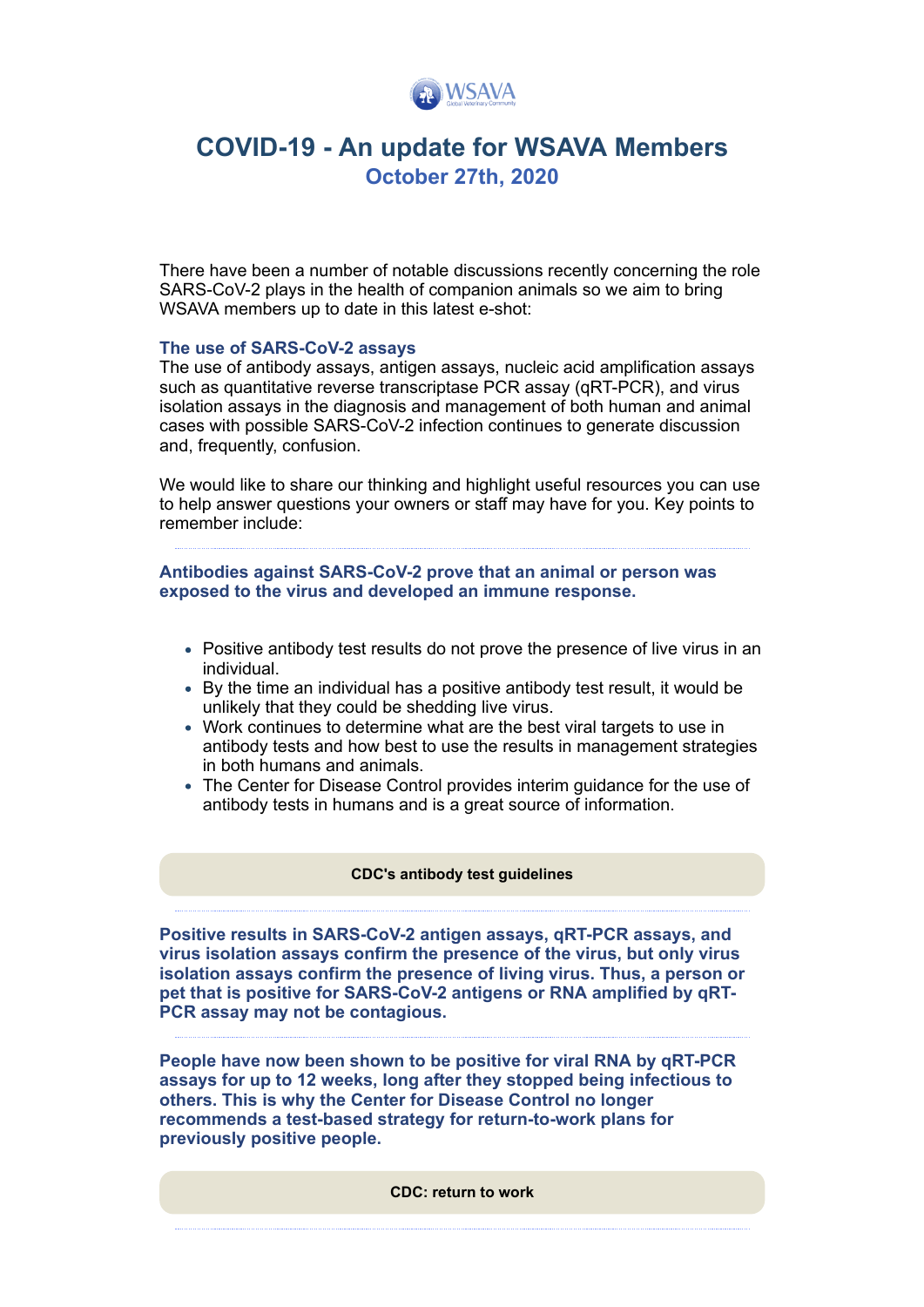**A recently published study evaluated qRT-PCR assay, a virus isolation assay, and several different antibody assay results in experimentally infected adult dogs and adult cats and helps us understand more about what happens when an animal is infected with SARS-CoV-2 by contact with an infected person.**

#### **[Study on infected adult dogs and cats](https://www.pnas.org/content/117/42/26382.abstract?utm_source=hs_email&utm_medium=email&_hsenc=p2ANqtz-9TiOj3mMpc2Yx1NCB8iwVoJgKHO6XFdxve4dXZ1x6c7h9D3Q8r0fZFOOg9lBVTCRLCOsY6)**

- While dogs became transiently qRT-PCR assay positive and developed serum antibodies, clinical signs were not noted and live virus was not grown from any dog.
- Primary inoculated cats passed live virus to other cats in direct contact, but none of the cats developed clinical signs of disease.
- Viral RNA and live virus were detected transiently in the cats after primary inoculation or direct contact. However, the shedding was of short duration and was completed during the time periods generally recommended for quarantine in many countries (10-14 days after exposure or clinical signs)
- Neutralizing antibody titers developed and cats that had a second challenge with the virus on Day 28 did not repeat shedding of live virus.

The results of this study of experiment animals supports observations from client-owned animals that suggest that infection of animals from people occurs (reverse zoonoses), but is uncommon and does not result in serious disease in most exposed animals. If you would like to evaluate the SARS-CoV-2 infected companion animals reported to date, please visit the OIE site below.

## **[Visit the OIE website: Q&A on SARS-CoV-2](https://www.oie.int/en/scientific-expertise/specific-information-and-recommendations/questions-and-answers-on-2019novel-coronavirus/events-in-animals/?utm_source=hs_email&utm_medium=email&_hsenc=p2ANqtz-9TiOj3mMpc2Yx1NCB8iwVoJgKHO6XFdxve4dXZ1x6c7h9D3Q8r0fZFOOg9lBVTCRLCOsY6)**

Companion animal research on SARS-CoV-2 using results from field cases continues in many countries. For example, the Center for Companion Animal Studies at Colorado State University has permission to use a research qRT-PCR assay to evaluate samples from dogs with unexplained causes of the Canine Infectious Respiratory Disease Complex in the United States. To date, dogs positive for SARS-CoV-2 have not been detected.

It has been great to have access to manuscripts in pre-review via portals such as [www.biorxiv.org](http://www.biorxiv.org/?utm_source=hs_email&utm_medium=email&_hsenc=p2ANqtz-9TiOj3mMpc2Yx1NCB8iwVoJgKHO6XFdxve4dXZ1x6c7h9D3Q8r0fZFOOg9lBVTCRLCOsY6). However, the WSAVA One Health Committee reminds our members that these manuscripts have not completed peer-review and may be modified greatly before publication or not be accepted for publication.

## **The use of animals in animal-assisted therapy**

We have received questions as to when restrictions on the use of companion animals in important health care services, such as animal-assisted therapy will be ended. This is an extremely important global One Health issue. Hopefully, as further information concerning SARS-CoV-2 shedding rates in dogs becomes more widely available, some countries will allow the lifting of restrictions. Please contact your local health authorities for advice about this issue in the interim period.